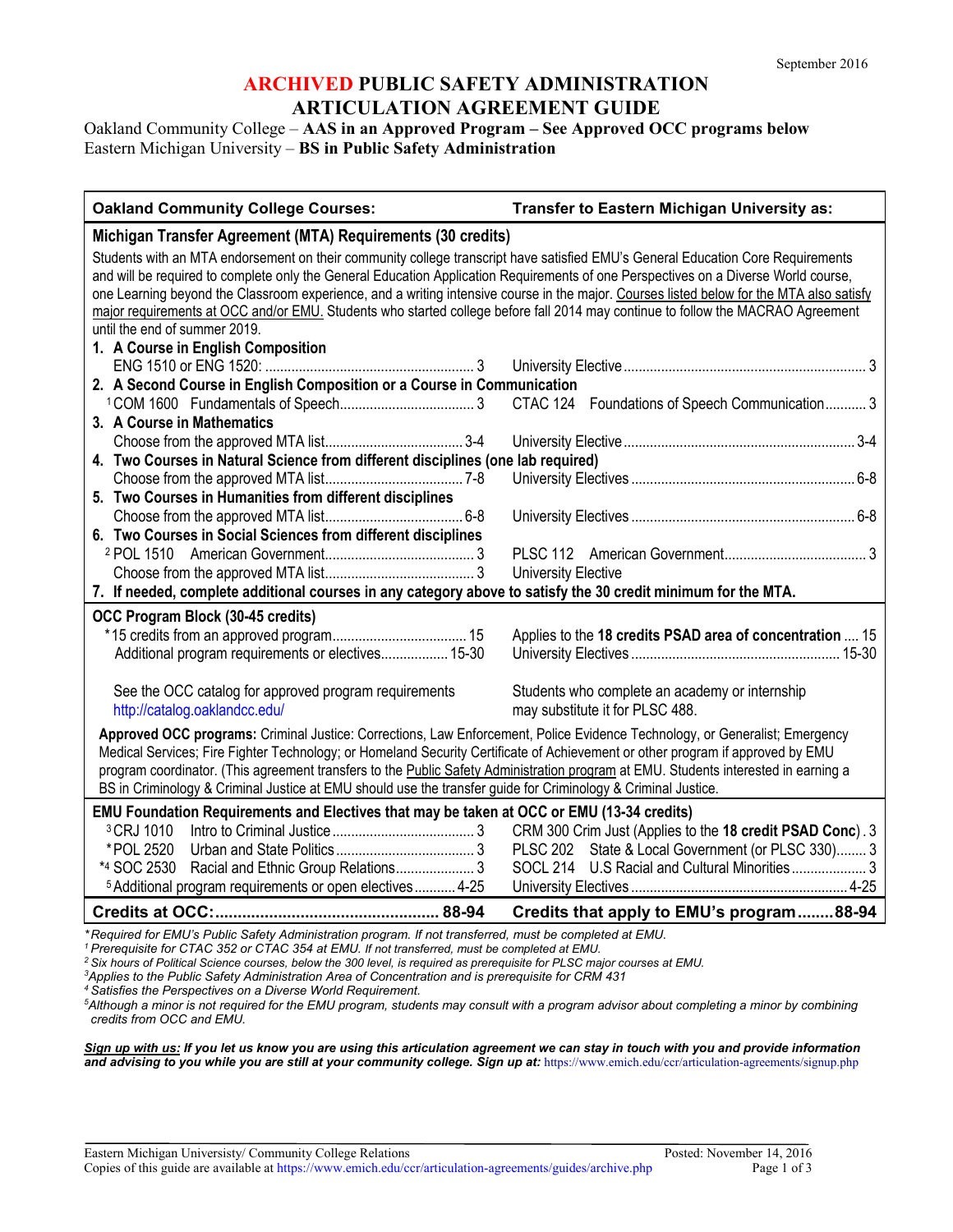## **ARCHIVED PUBLIC SAFETY ADMINISTRATION ARTICULATION AGREEMENT GUIDE**

Oakland Community College – **AAS in an Approved Program – See Approved OCC programs below** Eastern Michigan University – **BS in Public Safety Administration**

**Approved OCC programs:** Criminal Justice: Corrections, Law Enforcement, Police Evidence Technology, or Generalist; Emergency Medical Services; Fire Fighter Technology; or Homeland Security Certificate of Achievement or other program if approved by EMU program coordinator. (This agreement transfers to the Public Safety Administration program at EMU. Students interested in earning a BS in Criminology & Criminal Justice at EMU should use the transfer guide for Criminology & Criminal Justice.

| <b>Completion of the Public Safety Administration</b><br>Courses are not offered every semester, consult the program advisor<br><b>Program at EMU</b><br>to develop a program of study.<br>The following prerequisite courses must be transferred or completed<br>$(30-36 \text{ credits})$<br><b>Major Requirements</b><br>at EMU before beginning the sequence:<br>CTAC 124 (COM 1600 at OCC) is prerequisite to CTAC 352 & 354)<br><b>Foundation Courses: (9 credits)</b><br>CRM 300 (CRJ 1010 at OCC) is a prerequisite to CRM 431.<br><b>CRM 431</b><br>Six hours of PLSC courses below 300 (POL at OCC) is prerequisite<br>PLSC 305 Law & Policy in a Constitutional Democracy  3<br>for the administrative group courses.<br><b>Fall Start</b><br>Communication in Negotiation<br><b>CTAC 352</b><br>CTAC 354<br>Organizational Communication<br><b>Fall Semester</b><br>(12 credits)<br>The following Foundation courses must be transferred from OCC or<br>completed at EMU: SOCL 214 (SOC 2530 at OCC) and PLSC 202 (POL<br>PLSC 305 Law & Policy in a Constitutional Democracy  3<br>2520 at OCC)<br>PLSC 332 Collaborations in the Public & Nonprofit Sect 3<br><b>Administration Group: (21 credits)</b><br><b>Winter Semester</b><br>(12 credits)<br><b>PLSC 270</b><br>Public and Nonprofit Personnel Admin 3<br><b>PLSC 334</b><br><b>PLSC 332</b><br>Collaborations in the Public & Nonprofit Sectors 3<br>Politics of Public and Nonprofit Budgeting 3<br><b>PLSC 352</b><br><b>PLSC 334</b><br>Public and Nonprofit Personnel Admin 3<br>PLSC 431W Theories of Public & Nonprofit Organization  3<br><b>PLSC 352</b><br>Politics of Public and Nonprofit Budgeting 3<br><b>PLSC 451</b><br>PLSC 431WTheories of Public and Nonprofit Organization 3<br><b>PLSC 450</b><br><b>Fall Semester</b><br>$(6-12 \text{ credits})$<br><b>PLSC 451</b><br>Seminar in Public Safety Admin  3<br>Managing Public Safety Agencies 3<br><b>PLSC 450</b><br><b>Area of Concentration:</b><br>PLSC 488L Internship in PLSC (6) or LBC experience 0-6<br>An 18 credit hour Area of Concentration is required. If not<br>transferred from an approved HFC program, courses must be<br><b>Winter Start</b><br>selected from the approved list of concentration courses at<br><b>Winter Semester</b><br>(9 credits)<br>EMU.<br>Academy or Internship/Co-op: (0-6 credits)<br><b>PLSC 270</b><br><sup>1</sup> PLSC 488L Internship in Political Sci/Public Safety (6) or<br><b>PLSC 334</b><br>Public and Nonprofit Personnel Admin3<br><b>Fall Semester</b><br>(9 credits)<br>Students who have completed an approved academy, may<br><b>CRM 431</b><br>substitute their academy/internship experience for PLSC 488,<br><b>PLSC 305</b><br>Law & Policy in a Constitutional Democracy 3<br>but will have to complete an LBC experience at EMU and at<br><b>PLSC 332</b><br>Collaborations in the Public & Nonprofit Sect3<br>least 3 credits to satisfy the 30 credit minimum in EMU credit<br><b>Winter Semester</b><br>(9 credits)<br>hours.<br>PLSC 352 Politics of Public and Nonprofit Budgeting3<br>PLSC 431W Theories of Public & Nonprofit Organization 3<br><b>PLSC 451</b><br>Seminar in Public Safety Admin 3<br>Minimum Credits to Graduate: 124<br>$(3-9)$ credits)<br><b>Fall Semester</b><br><b>PLSC 450</b><br>Managing Public Safety Agencies 3<br><sup>1</sup> Satisfies the LBC requirement.<br>PLSC 488L<br>Internship in PLSC (6) or LBC experience 0-6 | Sample Sequences for completing the program: |
|------------------------------------------------------------------------------------------------------------------------------------------------------------------------------------------------------------------------------------------------------------------------------------------------------------------------------------------------------------------------------------------------------------------------------------------------------------------------------------------------------------------------------------------------------------------------------------------------------------------------------------------------------------------------------------------------------------------------------------------------------------------------------------------------------------------------------------------------------------------------------------------------------------------------------------------------------------------------------------------------------------------------------------------------------------------------------------------------------------------------------------------------------------------------------------------------------------------------------------------------------------------------------------------------------------------------------------------------------------------------------------------------------------------------------------------------------------------------------------------------------------------------------------------------------------------------------------------------------------------------------------------------------------------------------------------------------------------------------------------------------------------------------------------------------------------------------------------------------------------------------------------------------------------------------------------------------------------------------------------------------------------------------------------------------------------------------------------------------------------------------------------------------------------------------------------------------------------------------------------------------------------------------------------------------------------------------------------------------------------------------------------------------------------------------------------------------------------------------------------------------------------------------------------------------------------------------------------------------------------------------------------------------------------------------------------------------------------------------------------------------------------------------------------------------------------------------------------------------------------------------------------------------------------------------------------------------------------------------------------------------------------------------------------------------------------------------------------------------------------------------------------------------------------------------------------------------------------------------------------------------------------------------------------------------------------------------------------------------------------------------------------------------------------------------------------------------------------------------|----------------------------------------------|
|                                                                                                                                                                                                                                                                                                                                                                                                                                                                                                                                                                                                                                                                                                                                                                                                                                                                                                                                                                                                                                                                                                                                                                                                                                                                                                                                                                                                                                                                                                                                                                                                                                                                                                                                                                                                                                                                                                                                                                                                                                                                                                                                                                                                                                                                                                                                                                                                                                                                                                                                                                                                                                                                                                                                                                                                                                                                                                                                                                                                                                                                                                                                                                                                                                                                                                                                                                                                                                                                              |                                              |
|                                                                                                                                                                                                                                                                                                                                                                                                                                                                                                                                                                                                                                                                                                                                                                                                                                                                                                                                                                                                                                                                                                                                                                                                                                                                                                                                                                                                                                                                                                                                                                                                                                                                                                                                                                                                                                                                                                                                                                                                                                                                                                                                                                                                                                                                                                                                                                                                                                                                                                                                                                                                                                                                                                                                                                                                                                                                                                                                                                                                                                                                                                                                                                                                                                                                                                                                                                                                                                                                              |                                              |
|                                                                                                                                                                                                                                                                                                                                                                                                                                                                                                                                                                                                                                                                                                                                                                                                                                                                                                                                                                                                                                                                                                                                                                                                                                                                                                                                                                                                                                                                                                                                                                                                                                                                                                                                                                                                                                                                                                                                                                                                                                                                                                                                                                                                                                                                                                                                                                                                                                                                                                                                                                                                                                                                                                                                                                                                                                                                                                                                                                                                                                                                                                                                                                                                                                                                                                                                                                                                                                                                              |                                              |
|                                                                                                                                                                                                                                                                                                                                                                                                                                                                                                                                                                                                                                                                                                                                                                                                                                                                                                                                                                                                                                                                                                                                                                                                                                                                                                                                                                                                                                                                                                                                                                                                                                                                                                                                                                                                                                                                                                                                                                                                                                                                                                                                                                                                                                                                                                                                                                                                                                                                                                                                                                                                                                                                                                                                                                                                                                                                                                                                                                                                                                                                                                                                                                                                                                                                                                                                                                                                                                                                              |                                              |
|                                                                                                                                                                                                                                                                                                                                                                                                                                                                                                                                                                                                                                                                                                                                                                                                                                                                                                                                                                                                                                                                                                                                                                                                                                                                                                                                                                                                                                                                                                                                                                                                                                                                                                                                                                                                                                                                                                                                                                                                                                                                                                                                                                                                                                                                                                                                                                                                                                                                                                                                                                                                                                                                                                                                                                                                                                                                                                                                                                                                                                                                                                                                                                                                                                                                                                                                                                                                                                                                              |                                              |
|                                                                                                                                                                                                                                                                                                                                                                                                                                                                                                                                                                                                                                                                                                                                                                                                                                                                                                                                                                                                                                                                                                                                                                                                                                                                                                                                                                                                                                                                                                                                                                                                                                                                                                                                                                                                                                                                                                                                                                                                                                                                                                                                                                                                                                                                                                                                                                                                                                                                                                                                                                                                                                                                                                                                                                                                                                                                                                                                                                                                                                                                                                                                                                                                                                                                                                                                                                                                                                                                              |                                              |
|                                                                                                                                                                                                                                                                                                                                                                                                                                                                                                                                                                                                                                                                                                                                                                                                                                                                                                                                                                                                                                                                                                                                                                                                                                                                                                                                                                                                                                                                                                                                                                                                                                                                                                                                                                                                                                                                                                                                                                                                                                                                                                                                                                                                                                                                                                                                                                                                                                                                                                                                                                                                                                                                                                                                                                                                                                                                                                                                                                                                                                                                                                                                                                                                                                                                                                                                                                                                                                                                              |                                              |
|                                                                                                                                                                                                                                                                                                                                                                                                                                                                                                                                                                                                                                                                                                                                                                                                                                                                                                                                                                                                                                                                                                                                                                                                                                                                                                                                                                                                                                                                                                                                                                                                                                                                                                                                                                                                                                                                                                                                                                                                                                                                                                                                                                                                                                                                                                                                                                                                                                                                                                                                                                                                                                                                                                                                                                                                                                                                                                                                                                                                                                                                                                                                                                                                                                                                                                                                                                                                                                                                              |                                              |
|                                                                                                                                                                                                                                                                                                                                                                                                                                                                                                                                                                                                                                                                                                                                                                                                                                                                                                                                                                                                                                                                                                                                                                                                                                                                                                                                                                                                                                                                                                                                                                                                                                                                                                                                                                                                                                                                                                                                                                                                                                                                                                                                                                                                                                                                                                                                                                                                                                                                                                                                                                                                                                                                                                                                                                                                                                                                                                                                                                                                                                                                                                                                                                                                                                                                                                                                                                                                                                                                              |                                              |
|                                                                                                                                                                                                                                                                                                                                                                                                                                                                                                                                                                                                                                                                                                                                                                                                                                                                                                                                                                                                                                                                                                                                                                                                                                                                                                                                                                                                                                                                                                                                                                                                                                                                                                                                                                                                                                                                                                                                                                                                                                                                                                                                                                                                                                                                                                                                                                                                                                                                                                                                                                                                                                                                                                                                                                                                                                                                                                                                                                                                                                                                                                                                                                                                                                                                                                                                                                                                                                                                              |                                              |
|                                                                                                                                                                                                                                                                                                                                                                                                                                                                                                                                                                                                                                                                                                                                                                                                                                                                                                                                                                                                                                                                                                                                                                                                                                                                                                                                                                                                                                                                                                                                                                                                                                                                                                                                                                                                                                                                                                                                                                                                                                                                                                                                                                                                                                                                                                                                                                                                                                                                                                                                                                                                                                                                                                                                                                                                                                                                                                                                                                                                                                                                                                                                                                                                                                                                                                                                                                                                                                                                              |                                              |
|                                                                                                                                                                                                                                                                                                                                                                                                                                                                                                                                                                                                                                                                                                                                                                                                                                                                                                                                                                                                                                                                                                                                                                                                                                                                                                                                                                                                                                                                                                                                                                                                                                                                                                                                                                                                                                                                                                                                                                                                                                                                                                                                                                                                                                                                                                                                                                                                                                                                                                                                                                                                                                                                                                                                                                                                                                                                                                                                                                                                                                                                                                                                                                                                                                                                                                                                                                                                                                                                              |                                              |
|                                                                                                                                                                                                                                                                                                                                                                                                                                                                                                                                                                                                                                                                                                                                                                                                                                                                                                                                                                                                                                                                                                                                                                                                                                                                                                                                                                                                                                                                                                                                                                                                                                                                                                                                                                                                                                                                                                                                                                                                                                                                                                                                                                                                                                                                                                                                                                                                                                                                                                                                                                                                                                                                                                                                                                                                                                                                                                                                                                                                                                                                                                                                                                                                                                                                                                                                                                                                                                                                              |                                              |
|                                                                                                                                                                                                                                                                                                                                                                                                                                                                                                                                                                                                                                                                                                                                                                                                                                                                                                                                                                                                                                                                                                                                                                                                                                                                                                                                                                                                                                                                                                                                                                                                                                                                                                                                                                                                                                                                                                                                                                                                                                                                                                                                                                                                                                                                                                                                                                                                                                                                                                                                                                                                                                                                                                                                                                                                                                                                                                                                                                                                                                                                                                                                                                                                                                                                                                                                                                                                                                                                              |                                              |
|                                                                                                                                                                                                                                                                                                                                                                                                                                                                                                                                                                                                                                                                                                                                                                                                                                                                                                                                                                                                                                                                                                                                                                                                                                                                                                                                                                                                                                                                                                                                                                                                                                                                                                                                                                                                                                                                                                                                                                                                                                                                                                                                                                                                                                                                                                                                                                                                                                                                                                                                                                                                                                                                                                                                                                                                                                                                                                                                                                                                                                                                                                                                                                                                                                                                                                                                                                                                                                                                              |                                              |
|                                                                                                                                                                                                                                                                                                                                                                                                                                                                                                                                                                                                                                                                                                                                                                                                                                                                                                                                                                                                                                                                                                                                                                                                                                                                                                                                                                                                                                                                                                                                                                                                                                                                                                                                                                                                                                                                                                                                                                                                                                                                                                                                                                                                                                                                                                                                                                                                                                                                                                                                                                                                                                                                                                                                                                                                                                                                                                                                                                                                                                                                                                                                                                                                                                                                                                                                                                                                                                                                              |                                              |